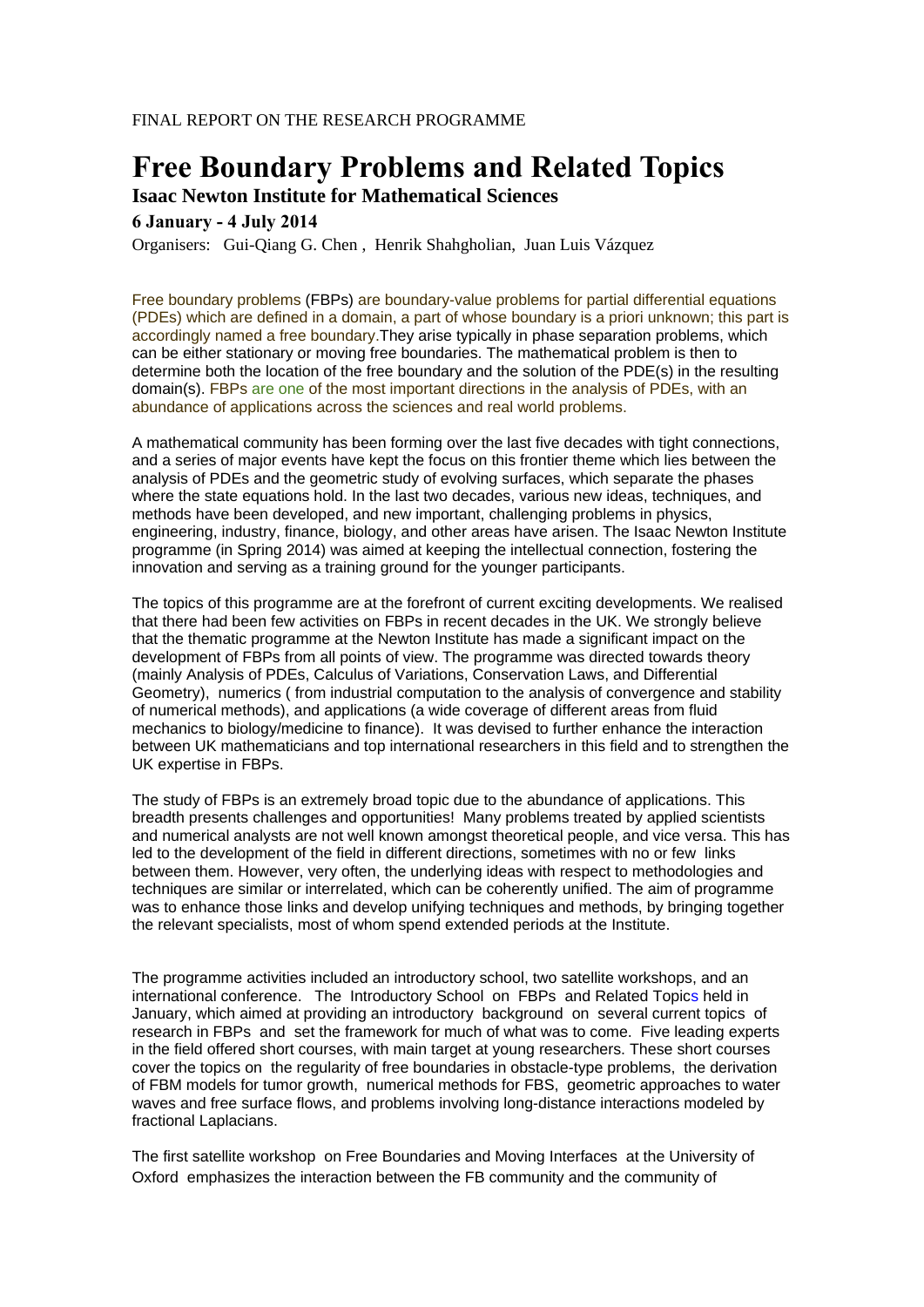researchers working in fluid flow equations, such as the Euler, Stokes, and Navier-Stokes equations, as well as Hele-Shaw flows**,** quasi-geostrophic and Muskat problems. The second satellite workshop on Recent Developments and Challenges in Interface and Free Boundary Problems held at the University of Warwick with focus on some recent developments and challenges on new important problems arising in physics, engineering, industry, finance, biology, and other areas. In particular, numerical methods have to be specially developed to capture the evolution of interfaces, a major challenge in computational mathematics. These satellite workshops have allowed for a large body of updated information to be disseminated to scientists across the UK. They have also facilitated many new contacts and collaborations with researchers in related fields, a very valuable asset in our interdisciplinary work.

The International Conference on FBPs, Theory and Applications was held on 23–27 June 2014, organised by Gui-Qiang Chen, Charlie Elliott, and John King. It was a major event in the series that has been the central link of the mathematical FB community in the last decades, and was structured to assist in identifying the common challenges that have the greatest potential for research, knowledge transfer, public policy and commercial impact. In addition, the Turing Gateway Event brought together leading experts in multiple disciplines across biology and medicine which require mathematical modelling and computation involving FBs, interfaces and related concepts.

The programme's success was due to the presence at the Institute of a number of senior recognized researchers for long periods on one hand, while on the other hand, shorter visits by prominent figures allowed to enlarge the scope and quality of the information and expertise that were being shared. This also applies to the younger participants who had a combination of long and short stays. In that case, the usefulness of discussions and collaborations was greatly emphasized in the shorter stays. A Regular Weekly Seminar, led by Dorin Bucur and Donatella Danielli, was complemented by a Lunchtime Seminar led by Juan Luis Vázquez for the discussion of ongoing or recent work with a view to enhance free discussion and interaction, and by an Introductory Seminar led by Gui-Qiang Chen and Henrik Shahgholian for the introduction to some of the most central topics and new emerging directions in the field of FPBs. This novel organisational idea was initiated in a previous programme run at MSRI, Berkeley, in Spring 2011. The informal discussion sessions/seminars, discussion groups, and individual interactions are another important part to make the success of the programme.

A highlight point of the Programme was the presence of Rothschild Distinguished Visiting Fellow, Professor Luis Caffarelli (University of Texas-Austin), a major figure in the field of FBPs, more generally in PDEs and their geometrical analysis. In addition, the long list of participants has included many other prominent figures in pure and applied mathematics related to the field, who had a certain influence on the participants and the entire programme.

As a result of the programme, we have seen the emergence of significant results and new collaborations, and the development of new research projects that will shape the field in the near and far future. Together with the frequent viewing of streamed lectures, either in real time or later, these activities allow colleagues around the globe, unable to attend in person, were able both to contribute greatly to the scope of the Programme and to benefit from it. The archive of videos of lectures from the Programme will form an important source of material for researchers in the field which will extend the impact of the Programme into the future. However, it is hoped to achieve this in a more proactive way by editing a Special Theme Issue at the Philosophical Transactions of the Royal Society A, which consists of more than 10 survey articles, by leading experts, including open problems and recent developments/trends on FBPs and related topics, based initially on those identified during the Programme. In addition, associated with programme, there will be a Special Issue of the EMS Journal Interfaces and Free Boundaries, which consists of the papers for the new results obtained by the programme participants, besides those submitted to the INI Preprint Series.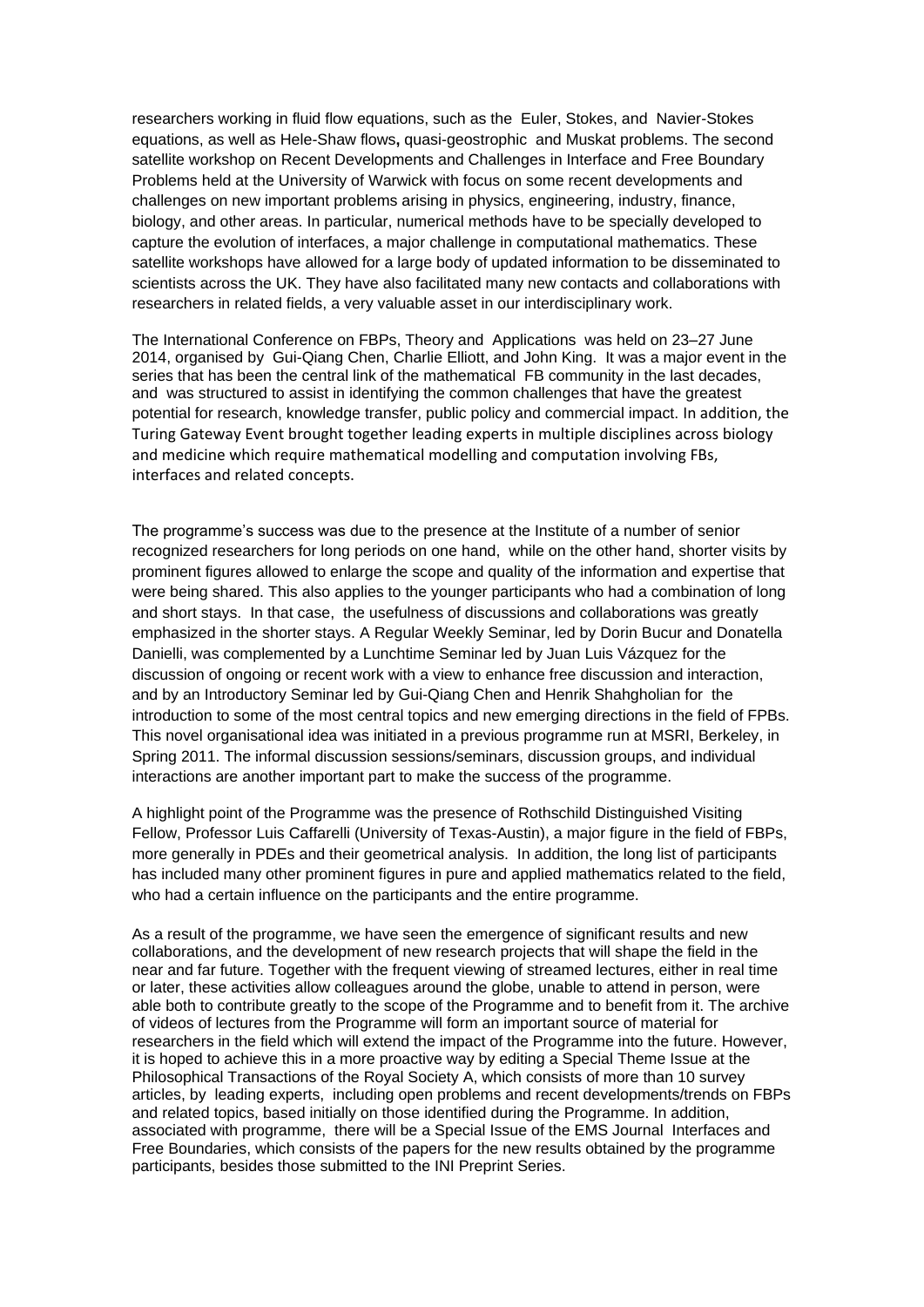

The Programme Organisers and Free Boundary Conference Organisers: Professors Gui-Qiang G. Chen, Charlie Elliott, John King, Henrik Shahgholian, Juan Luis Vázquez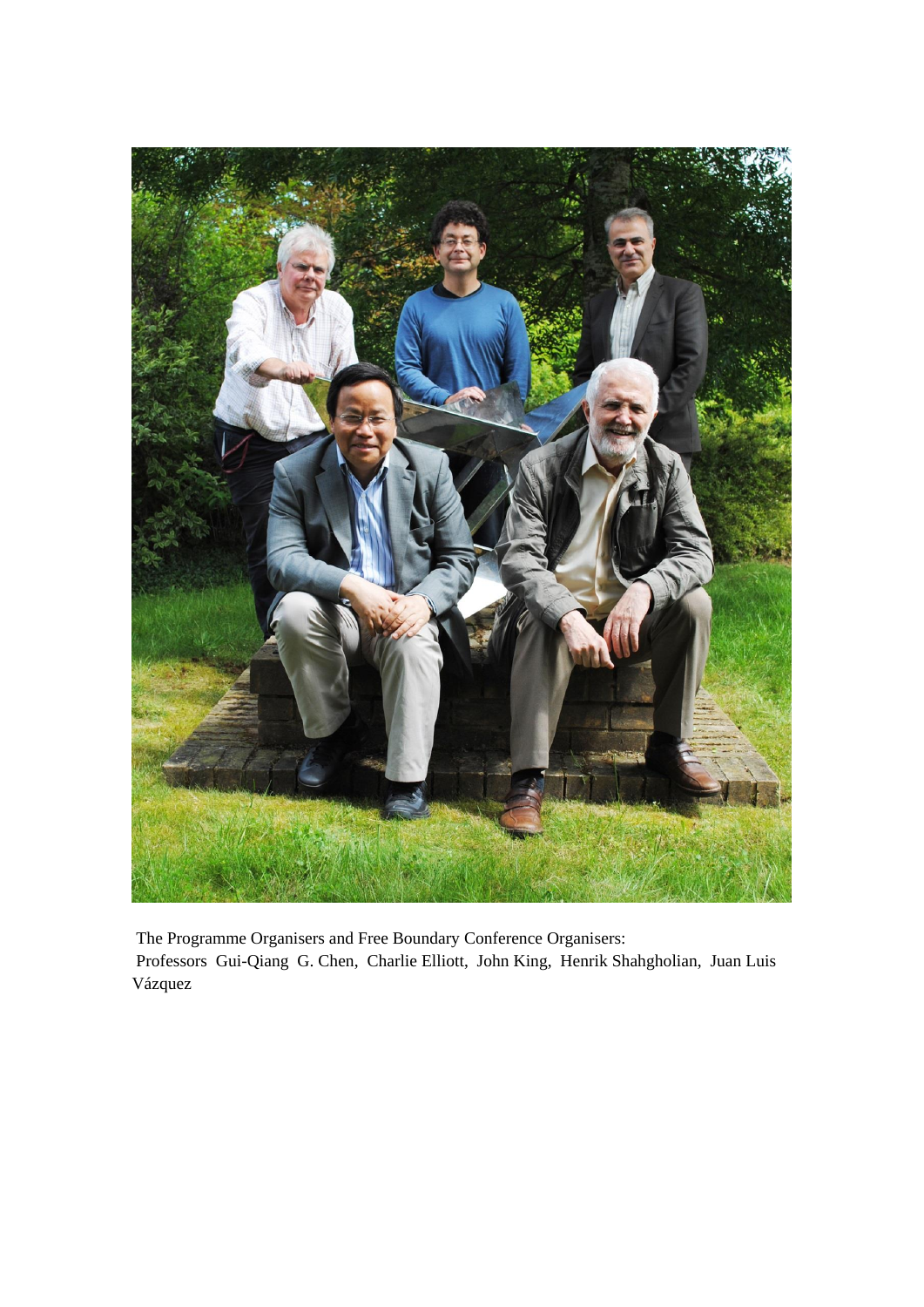

Participants in the Introductory School



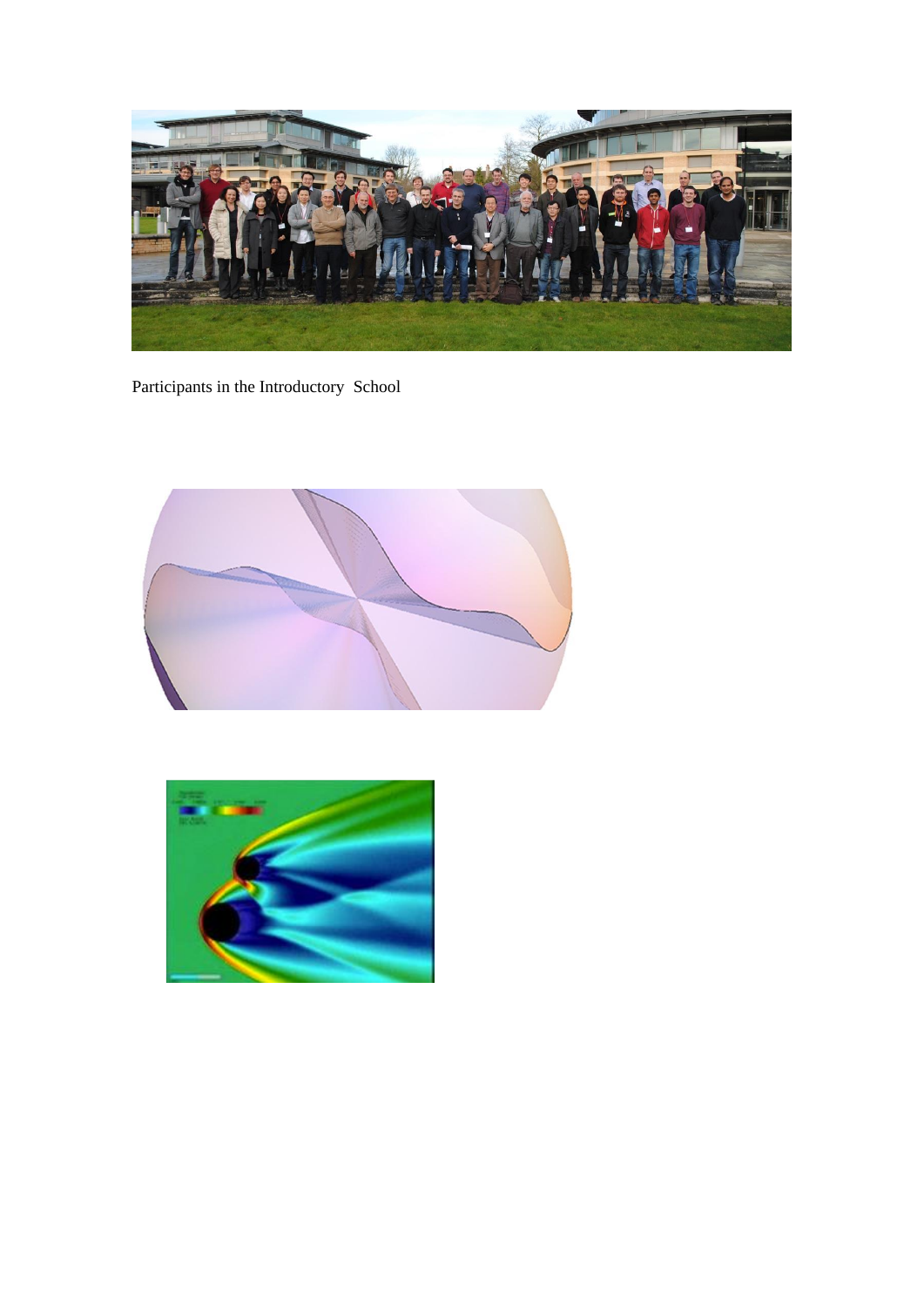